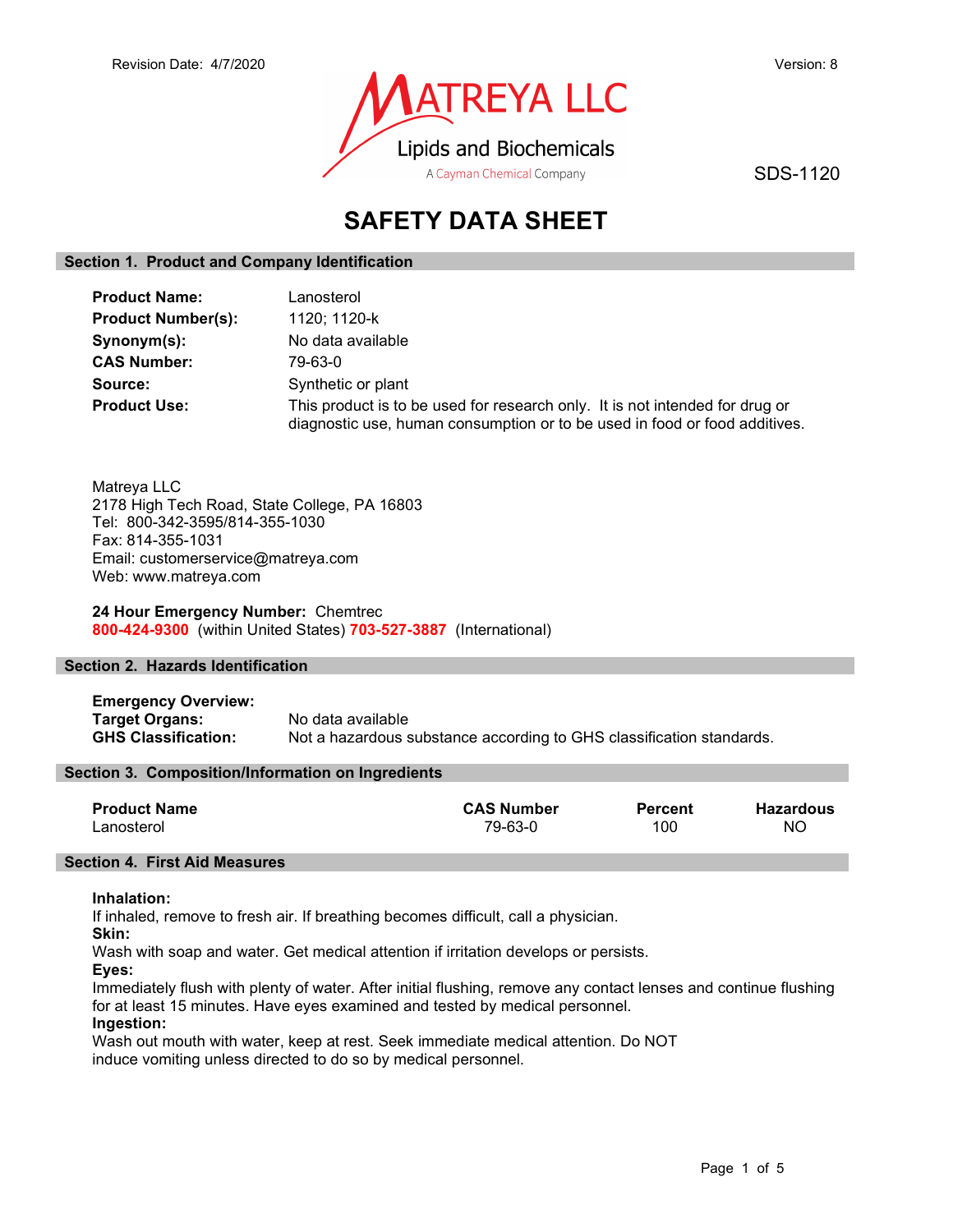# Section 5. Fire Fighting Measures

# Suitable extinguishing media: Use dry chemical, alcohol-resistant appropriate foam, carbon dioxide, or water spray. Specific hazards arising from the chemical: No data available Special protective actions for fire fighters: No data available Special protective equipment for fire fighters:

Wear breathing apparatus and use water spray to keep fire-exposed containers cool.

### Section 6. Accidental Release Measures

# Personal precautions:

Wear appropriate personal protective equipment. After contact with skin, wash immediately with plenty of water.

#### Environmental precautions:

Do not let product enter drains.

#### Methods and Materials for containment and cleaning up:

Sweep up and keep in suitable, closed container for disposal.

# Section 7. Handling and Storage

#### Precautions for safe handling:

Avoid contact with eyes, skin or clothing. Do not ingest. Use only with adequate ventilation. Keep sealed when not in use. Wear appropriate personal protective equipment.

### Conditions for safe storage, including incompatibilities:

Recommended storage temperature: -20°C. Keep container tightly closed in a dry and well-ventilated place.

#### Section 8. Exposure Controls/Personal Protection

This product contains no substances with occupational exposure limit values.

#### Engineering Controls:

No specific ventilation required. Personal Protective Equipment:

#### Respiratory protection:

Respiratory protection is not required. Where protection from nuisance levels of dusts are desired, use type N95 (US) or type P1 (EN 143) dust masks. Use respirators and components tested and approved under appropriate government standards such as NIOSH (US) or CEN (EU).

#### Hand protection:

For prolonged or repeated contact use protective gloves. Recommended: Nitrile rubber Eye protection:

Safety eyewear should be worn at all times to avoid exposure to liquid splashes, mists, or dusts. Recommended: Safety glasses with side shields or goggles.

#### Skin protection:

Protective clothing should be selected specifically for the working place, depending on concentration and quantity of the hazardous substances handled. Recommended: Lab coat

#### Section 9. Physical and Chemical Properties

| Appearance:                              | Solid             |
|------------------------------------------|-------------------|
| Odor:                                    | No data available |
| <b>Odor threshold:</b>                   | No data available |
| pH:                                      | No data available |
| <b>Melting/Freezing point:</b>           | No data available |
| Initial boiling point and boiling range: | No data available |
| Flash point:                             | No data available |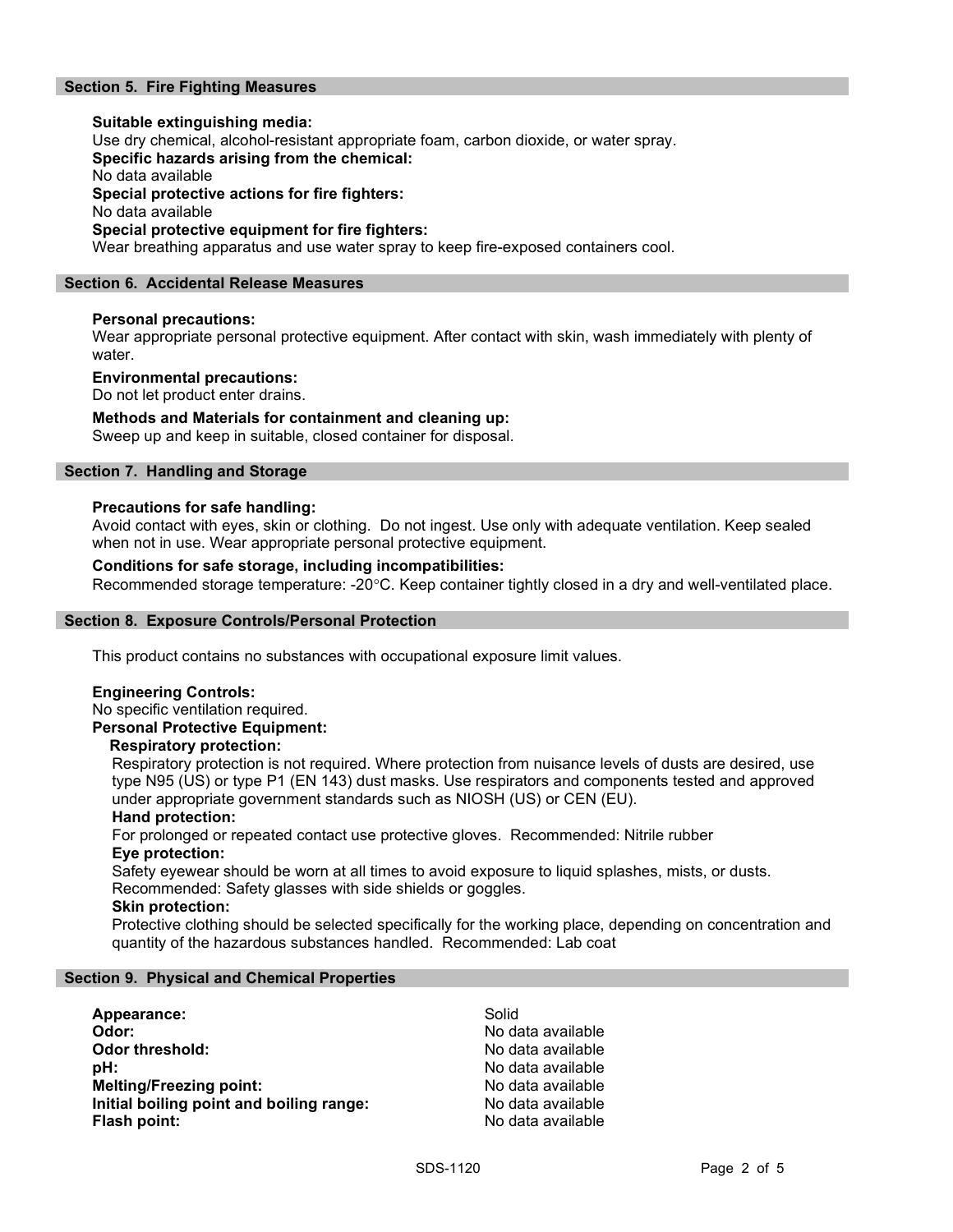Evaporation rate:<br>
Flammability (solid. gas): No data available Flammability (solid, gas):<br>
Upper/Lower flammability or explosive limit: No data available Upper/Lower flammability or explosive limit: Vapor pressure:  $\blacksquare$ Vapor density: No data available Relative density: No data available Solubility (ies): Chloroform Partition coefficient (n-octanol/water): No data available Auto-ignition temperature: No data available Decomposition temperature: No data available Viscosity: No data available Molecular formula: C<sub>30</sub>H<sub>50</sub>O Molecular weight: 427

#### Section 10. Stability and Reactivity

#### Reactivity:

Stable under recommended storage conditions.

### Chemical stability:

Stable under recommended storage conditions.

# Possibility of hazardous reaction:

No data available

Conditions to avoid: No data available

#### Incompatible materials: No data available

Hazardous decomposition products: No data available

# Section 11. Toxicological Information

#### Acute toxicity: No data available

Skin corrosion / irritation: No data available

Serious eye damage / irritation: No data available Respiratory or skin sensitization: No data available

#### Germ cell mutagenicity: No data available

# Carcinogenicity:

No component of this product present at levels greater than or equal to 0.1% is identified as a carcinogen or potential carcinogen by IARC, ACGIH, NTP or OSHA.

# Reproductive toxicity:

No data available

# Specific target organ toxicity - single exposure:

No data available

#### Specific target organ toxicity - repeated exposure: No data available

# Aspiration hazard:

No data available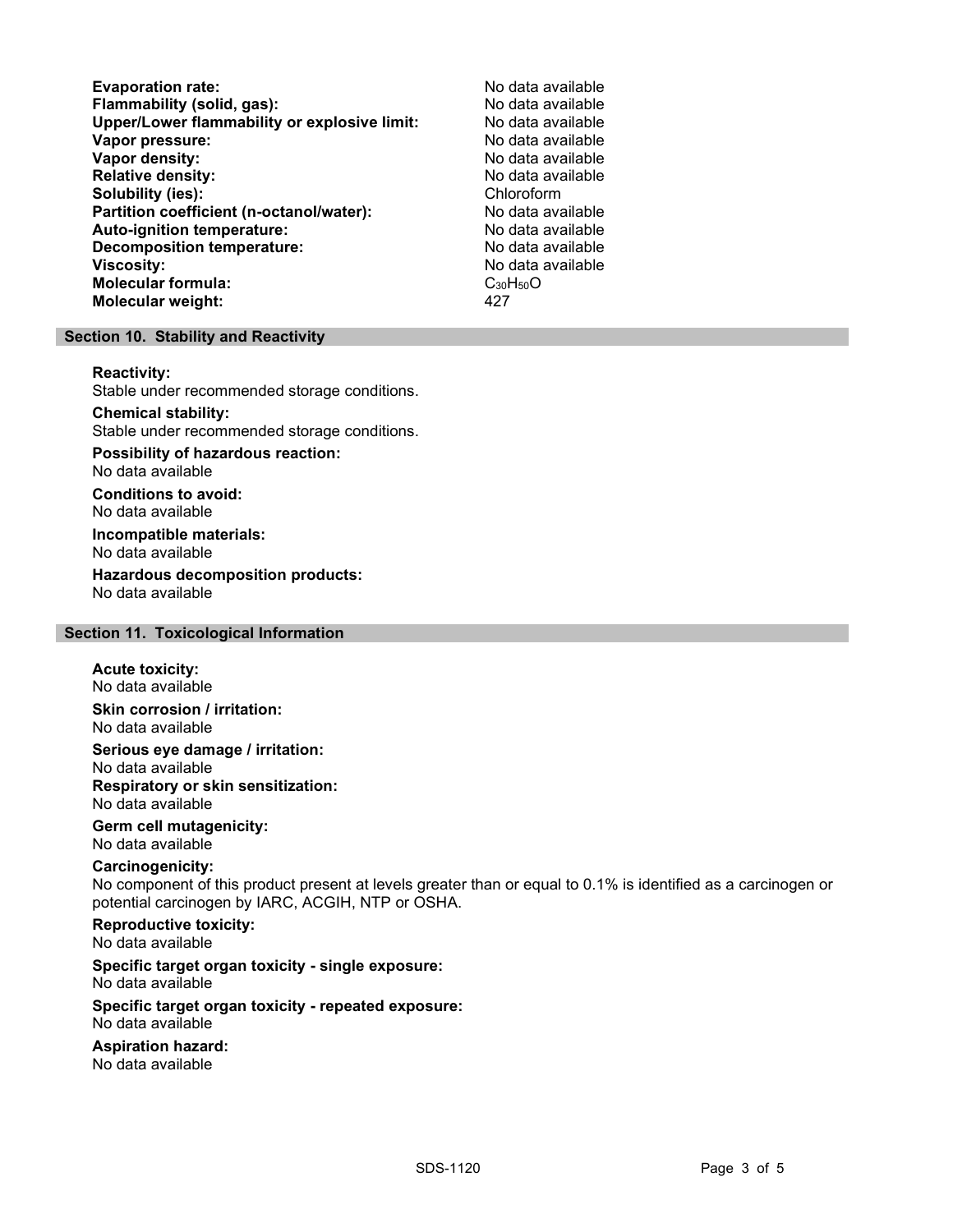# Section 12. Ecological Information

# Toxicity: No ecological data available for this product. Persistence and degradability: No data available Bioaccumulative potential: No data available Bioaccumulation: No data available Mobility in soil: No data available Other adverse effects: No data available

#### Section 13. Disposal Consideration

#### Disposal methods:

Observe all federal, state and local environmental regulations.

#### Section 14. Transportation Information

| Not dangerous goods |
|---------------------|
| Not dangerous goods |
| Not dangerous goods |
| Not dangerous goods |
|                     |

#### Section 15. Regulatory Information

| <b>Product Name</b> | <b>CAS Number</b> |
|---------------------|-------------------|
| Lanosterol          | 79-63-0           |

#### SARA 302 Components:

No chemicals in this material are subject to the reporting requirements of SARA Title III, Section 302.

#### SARA 313 Components:

This material does not contain any chemical components with known CAS numbers that exceed the threshold (De Minimis) reporting levels established by SARA Title III, Section 313.

#### SARA 311/312 Hazards:

No 311/312 SARA Hazards

#### California Prop. 65 Components:

This product does not contain any chemicals known to State of California to cause cancer, birth, or any other reproductive defects.

# DSL/NDSL status:

This product contains the following components that are on the Canadian DSL list.

| Component  | <b>CAS Number</b> |
|------------|-------------------|
| Lanosterol | 79-63-0           |